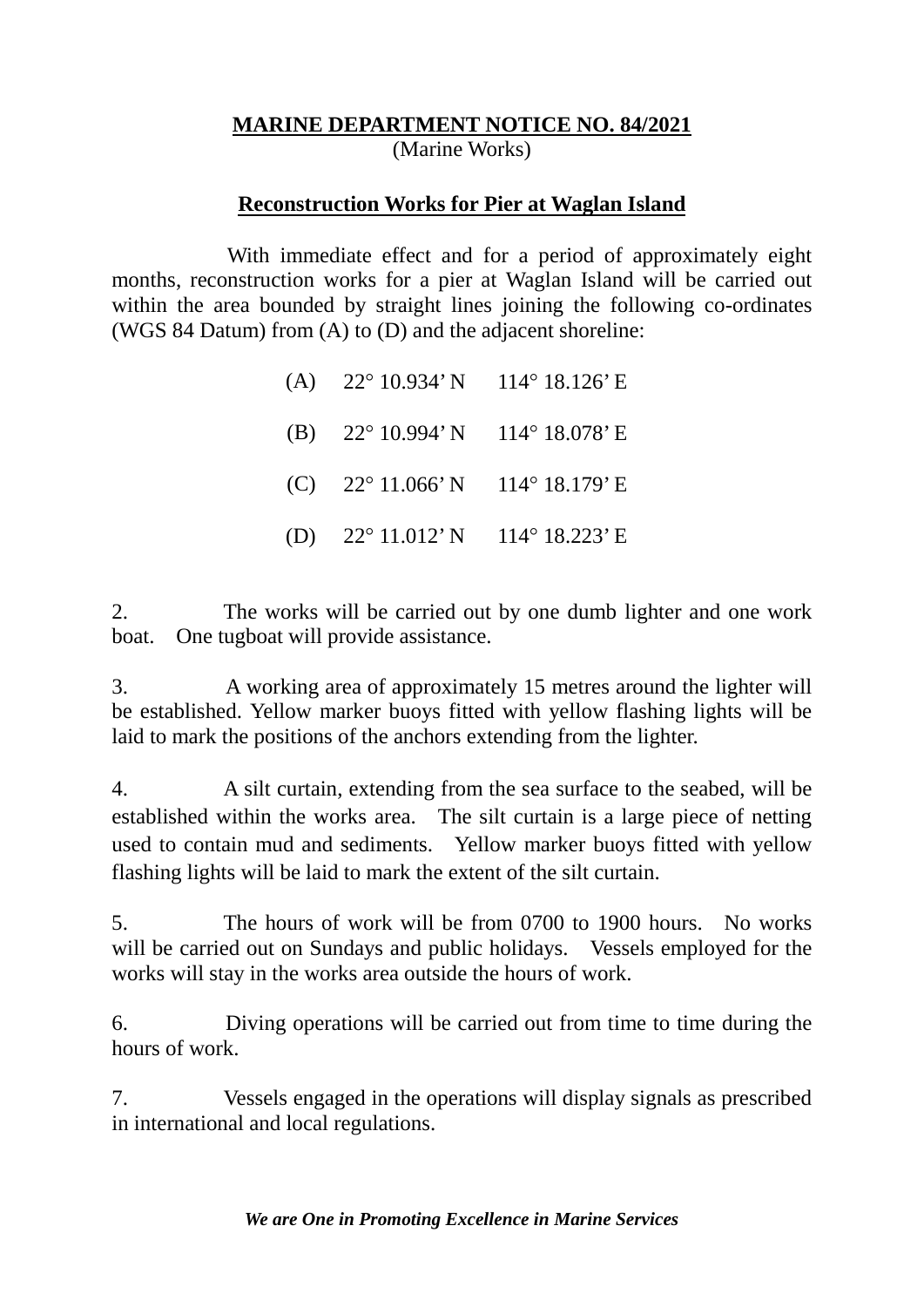8. Vessels navigating in the vicinity should proceed with caution and keep clear of the works area at slow speed, bearing in mind there are divers working in the area.

9. A drawing showing the works area is attached to this Notice.

## **Ms Carol Yuen Director of Marine**

Marine Department Government of the HKSAR Date: 3 May 2021 Action File Ref.: L/M. No. 26/21 in MD-PD&PS F01-075-01A-001A-P007